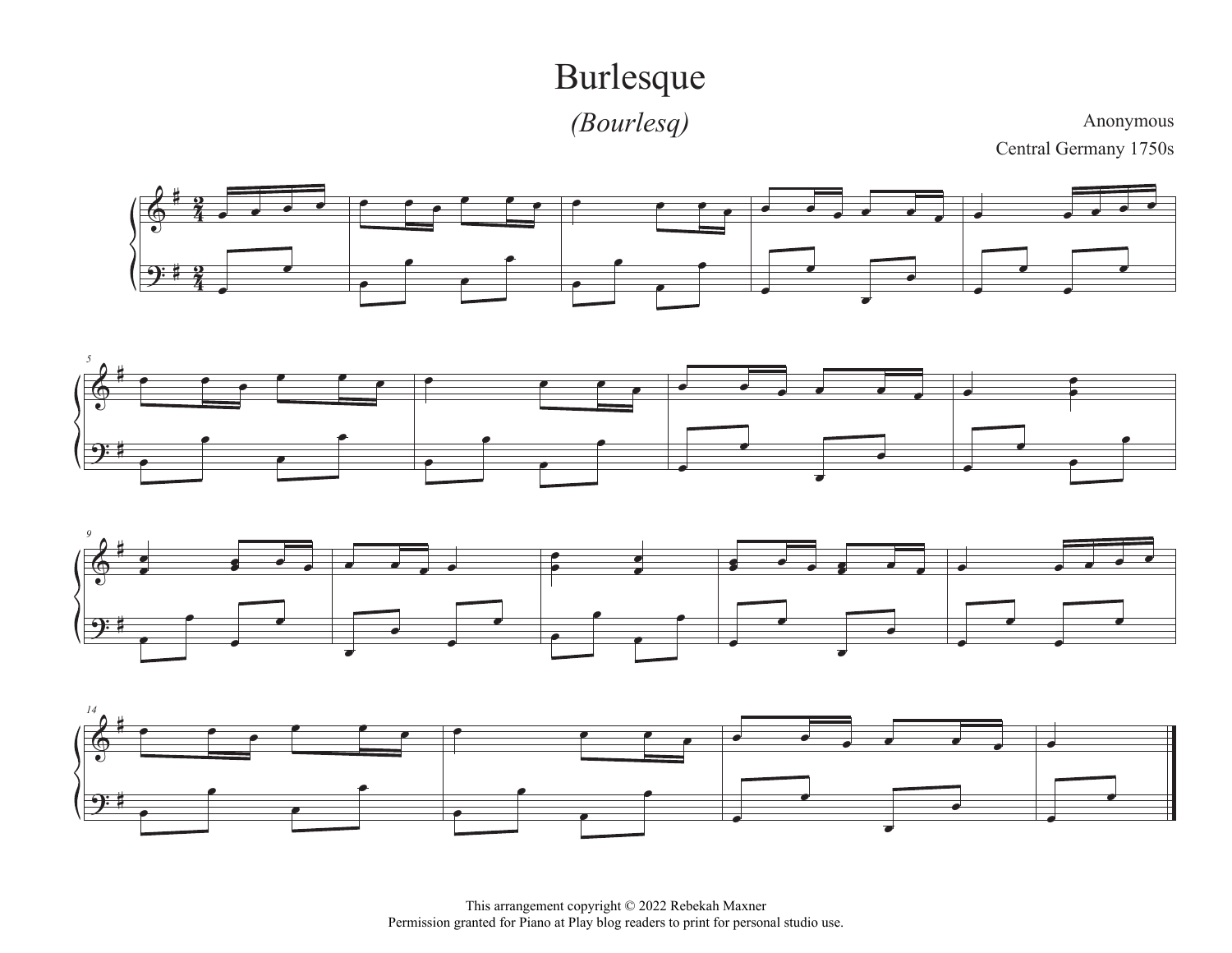# Alle meine Entchen

#### German States

Traditional German

Traditional Czech



### Kočka leze dírou, pes oknem Czech Republic

 $\frac{2}{9}$  $\frac{4}{3}$  $\overline{\mathbf{A}}$  $\overline{\phantom{a}}$ Ko - čka le - ze dí - rou,  $\bullet$   $\bullet$   $\circ$ pes ok nem,  $\bullet$   $\bullet$   $\circ$ - čka le - ze dí - rou, bes ok - nem, bes ok - nem,  $6$  in the set of  $\sim$ Ne - bu - de - li pr - šet  $\overline{\phantom{a}}$  $\overline{\mathcal{C}}$ ne - zmok - nem.  $\overline{\phantom{a}}$ - bu - de - li pr - šet ne - zmok - nem. Ne - bu - de - li pr - šet ne - zmok - nem.  $\bullet$   $\bullet$   $\circ$ 

> This arrangement copyright © 2022 Rebekah Maxner Permission granted for Piano at Play blog readers to print for personal studio use.